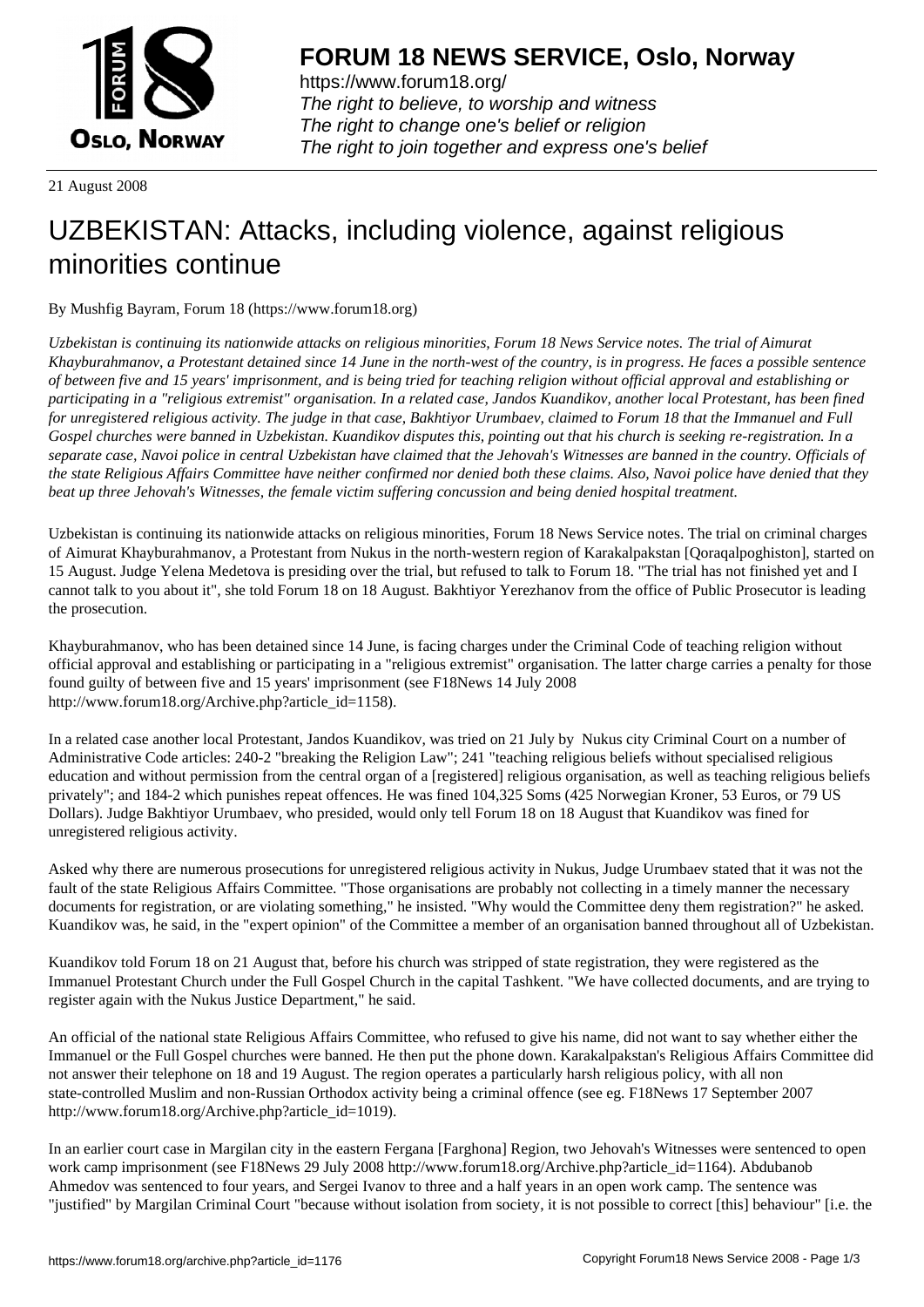Both prisoners of conscience have appealed to a higher court, but the appeal has not taken place yet.

A similar "justification" was used when Pentecostal prisoner of conscience Pastor Dmitry Shestakov was sentenced in March 2007 to four years in an open work camp (see F18News 23 March 2007 http://www.forum18.org/Archive.php?article\_id=935). Shestakov was subsequently transferred to a labour camp with harsher conditions (see F18News 27 June 2007 http://www.forum18.org/Archive.php?article\_id=982)

The Court also imposed three year probation periods, from 23 July, Raya Litvinenko, Svetlana Shevchenko and Aziza Usmanova, as part of their three year suspended prison terms. All three must register at the City Police Department monthly, and not participate in the activity of the "formal organisation of Jehovah's Witnesses," by such activities as sharing their beliefs and persuading others to join the Jehovah's Witnesses, and distributing books and publications. Margilan city police have to monitor the behaviour of the three during their sentence. The Court also fined Nazira Rahmanova 931,500 Sums (3,640 Norwegian Kroner, 456 Euros, or 710 US Dollars) (see F18News 29 July 2008 http://www.forum18.org/Archive.php?article\_id=1164).

Finally, the Court ordered the destruction of religious books, magazines, video tapes and CDs confiscated from the Jehovah's Witnesses.

In a similar fashion to the claim of Judge Urumbaev in Nukus that the Immanuel and Full Gospel churches are banned nationwide, Navoi [Nawoi] police in central Uzbekistan have claimed that the Jehovah's Witnesses are banned nationwide.

Navoi police on 30 May came to the home of Guldara Artykova and detained her and Tursuna Yuldasheva as the police found Jehovah's Witness publications. Both women were questioned until midnight at a local police station, and then taken to the central police station where Yuldasheva was beaten up by Ilyor Nurmuratov and another unknown police officer, Forum 18 has learnt. Both women were released the following morning, after their passports were confiscated.

Yuldasheva "covered with bruises" went to a hospital, where she was diagnosed as having concussion and needing hospitalisation. Under police pressure, she was not hospitalised.

A Navoi court fined Yuldasheva and Artykova about 98,230 Sums (about 400 Norwegian Kroner, 50 Euros, or 75 US Dollars) on 8 July. They were charged under the Criminal Code's article 240-2 "refusal or evasion of a witness from giving testimony". This is an unusual article for religious minorities to be prosecuted under. The trial of the women was closed, and family members and friends were not allowed to attend the trial, Forum 18 was told.

Deputy police chief Firuz Juraev from Navoi told Forum 18 on 19 August that they "had to" detain the Jehovah's Witnesses "because the Jehovah's Witnesses are a banned organisation in Uzbekistan." Juraev totally denied that Yuldasheva was beaten up by police, repeating the claim that "no, we have not beaten her."

Violence has also been used by Navoi police against another Jehovah's Witness. On 6 July, during the detention of another group of Jehovah's Witnesses for 12 hours, Ruslan Safikhanov was beaten up by police officers Ilyor Nurmatov and Zafar Buranov.

Deputy police chief Juraev denied that police beat up Safikhanov. "Safikhanov was also fined by the court", he said. Forum 18 was not able to confirm from other sources whether or not Safikhanov was brought before a court.

Reached by Forum 18 on 21 August, Begzod Kodyrov of Uzbekistan's Religious Affairs Committee in the capital Tashkent, asked Forum 18 to talk to Igor Ivanov about the legal status of Jehovah's Witnesses in Uzbekistan. Ivanov was claimed by Kodyrov to represent Jehovah's Witnesses and visiting Kodyrov. "We are not aware that Jehovah's Witnesses are banned," Ivanov said. When Forum 18 insisted that Ivanov ask Kodyrov whether that was the case, Ivanov repeated his answer. (END)

For a personal commentary by a Muslim scholar, advocating religious freedom for all faiths as the best antidote to Islamic religious extremism in Uzbekistan, see http://www.forum18.org/Archive.php?article\_id=338.

For more background, see Forum 18's Uzbekistan religious freedom survey at http://www.forum18.org/Archive.php?article\_id=1170.

Full reports on freedom of thought, conscience and belief in Uzbekistan can be found at http://www.forum18.org/Archive.php?query=&religion=all&country=33.

A survey of the religious freedom decline in the eastern part of the Organisation for Security and Co-operation in Europe (OSCE) area is at http://www.forum18.org/Archive.php?article\_id=806, and of religious intolerance in Central Asia is at http://www.forum18.org/Archive.php?article\_id=815.